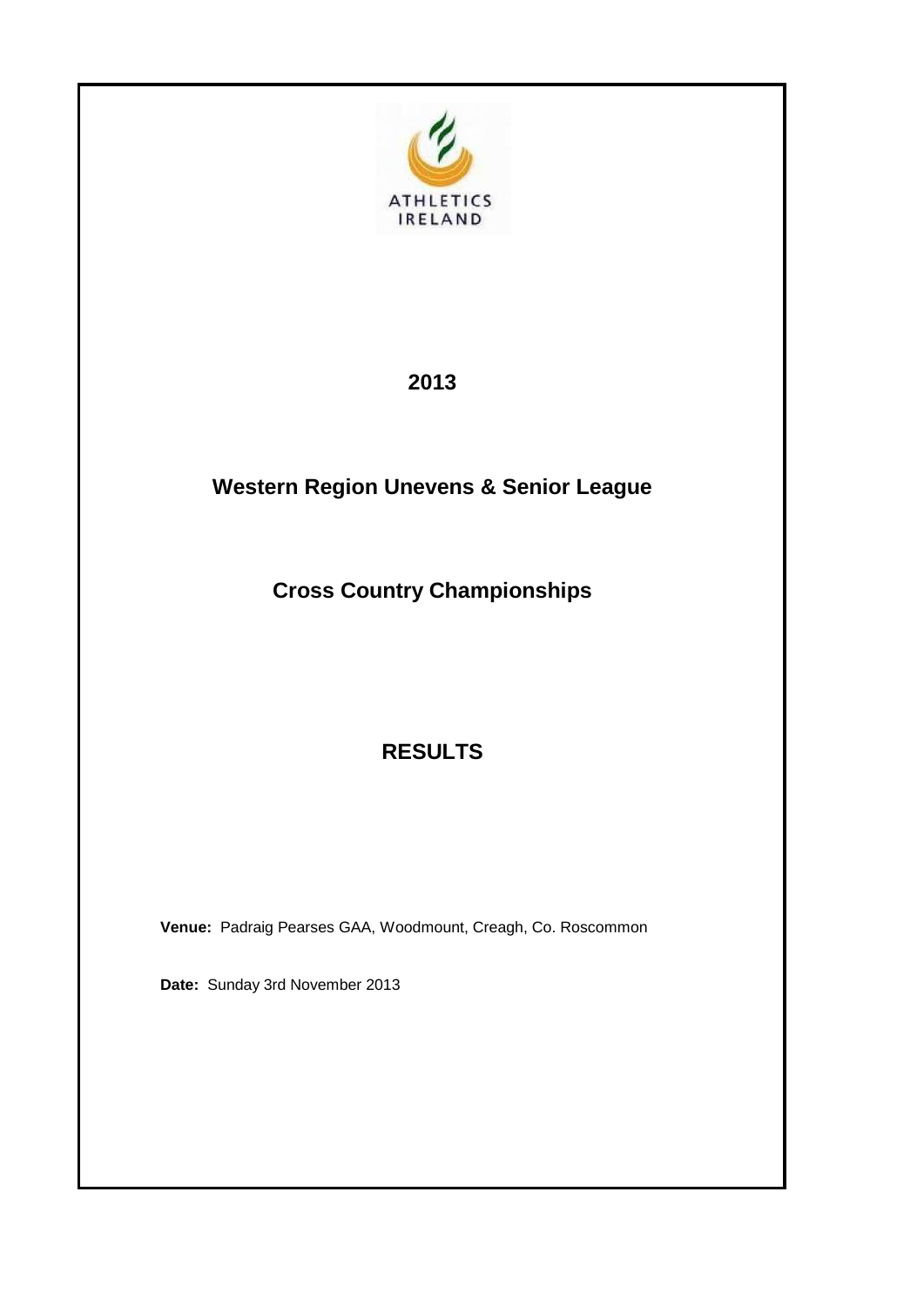| Pos                     | <b>Num</b>              | <b>Name</b>                     | Club                  | County                        |                |                               |               |
|-------------------------|-------------------------|---------------------------------|-----------------------|-------------------------------|----------------|-------------------------------|---------------|
| 1                       | 205                     | <b>Eimear Rowe</b>              | GCH 'A'               | <b>GALWAY</b>                 |                |                               |               |
| $\mathbf 2$             | 52                      | Ellie O Rourke                  | Ballinamore           | <b>LEITRIM</b>                |                |                               |               |
| $\overline{\mathbf{3}}$ | 287                     | Alannah Flood                   | LoughRee              | <b>ROSCOMMON</b>              |                |                               |               |
| 4                       | 344                     | allanah o reilly                | Sligo                 | <b>SLIGO</b>                  |                | <b>Clubs</b>                  | <b>Points</b> |
| 5                       | 120                     | Emily Miskella                  | Craughwell            | <b>GALWAY</b>                 | $\mathbf{1}$   | GCH 'A'                       | 57            |
| $6\phantom{a}$          | 586                     | Eva Flynn                       | Claremorris           | <b>MAYO</b>                   | $\overline{2}$ | Athenry                       | 71            |
| $\overline{7}$          | 524                     | Ella McDaid                     | North Leitrim         | <b>LEITRIM</b>                | 3              | <b>Ballina</b>                | 79            |
| 8                       | 26                      | Joanne Loftus                   | <b>Ballina</b>        | <b>MAYO</b>                   | $\overline{4}$ | <b>North Leitrim</b>          | 81            |
| $\boldsymbol{9}$        | 1                       | Kaci Moran                      | Athenry               | <b>GALWAY</b>                 | 5              | Swinford                      | 98            |
| 10                      | $\,6\,$                 | <b>Ellie Cronin</b>             |                       | <b>GALWAY</b>                 | $6\phantom{a}$ | Craughwell                    | 109           |
| 11                      | 203                     | Kara McCleane                   | Athenry               |                               | $\overline{7}$ |                               |               |
| 12                      |                         |                                 | GCH 'A'               | GALWAY                        |                | Sligo                         | 142           |
| 13                      | 400                     | Rachel Mullaney                 | Swinford              | <b>MAYO</b>                   | 8              | Westport                      | 150           |
| 14                      | 53<br>$\overline{27}$   | Kate Gilheany                   | Ballinamore           | <b>LEITRIM</b>                | 9              | Corrib                        | 195<br>211    |
| 15                      | 525                     | Clodagh MacDermott              | <b>Ballina</b>        | <b>MAYO</b>                   |                | 10 Loughrea<br>11 St. Ronan's | 225           |
| 16                      | 523                     | <b>Erin Somers</b>              | North Leitrim         | <b>LEITRIM</b><br>LEITRIM     |                |                               |               |
|                         |                         | Sarah Brady                     | North Leitrim         |                               |                |                               |               |
| 17<br>18                | 342                     | maedbh moonry                   | Sligo                 | <b>SLIGO</b>                  |                |                               |               |
|                         | 463<br>460              | Roísín O'Brien                  | Westport              | <b>MAYO</b>                   |                |                               |               |
| 19                      |                         | Alyssa Shackelton               | Westport              | <b>MAYO</b>                   |                | <b>County Teams</b>           | <b>Points</b> |
| 20                      | 405                     | <b>Claire Grady</b>             | Swinford              | <b>MAYO</b>                   | $\mathbf{1}$   | Galway                        | 57            |
| 21                      | 590                     | <b>Chloe Quirke</b>             | Athenry               | <b>GALWAY</b>                 | $\overline{2}$ | Mayo                          | 77            |
| 22                      | 207                     | Ciara Dunne                     | GCH 'A'               | <b>GALWAY</b>                 | 3              | Leitrim                       | 96            |
| $\overline{23}$         | 208                     | Gillian McGrath                 | GCH 'A'               | <b>GALWAY</b>                 | $\overline{4}$ | <b>Roscommon</b>              | 217           |
| 24                      | $\overline{c}$          | Caitlin Mullen                  | Athenry               | <b>GALWAY</b>                 | $\overline{5}$ | Sligo                         | 222           |
| 25                      | 119                     | Aoife Kelly                     | Craughwell            | GALWAY                        |                |                               |               |
| 26                      | 28                      | Cathy Timlin                    | <b>Ballina</b>        | <b>MAYO</b>                   |                |                               |               |
| 27                      | 309                     | Louise Enright                  | North Roscommon       | <b>ROSCOMMON</b>              |                |                               |               |
| 28                      | 3                       | Laura Kenny                     | Athenry               | <b>GALWAY</b>                 |                |                               |               |
| 29                      | 206                     | <b>Chelenne Trill</b>           | GCH 'A'               | <b>GALWAY</b>                 |                |                               |               |
| 30                      | 401                     | Sheena Gallagher                | Swinford              | <b>MAYO</b>                   |                |                               |               |
| 31                      | 29                      | Catherine O'Reilly              | <b>Ballina</b>        | <b>MAYO</b>                   |                |                               |               |
| 32<br>33                | 560                     | Maria Farrell                   | St. Ronan's           | <b>ROSCOMMON</b>              |                |                               |               |
|                         | 116                     | Ava Finn                        | Craughwell            | <b>GALWAY</b>                 |                |                               |               |
| 34                      | 102                     | Maebh Walsh                     | Corrib<br>GCH 'A'     | <b>GALWAY</b>                 |                |                               |               |
| 35                      | 204<br>402              | Sinead Duggan<br>Clare Bracken  |                       | <b>GALWAY</b><br><b>MAYO</b>  |                |                               |               |
| 36<br>37                | 404                     | Hazel Lavin                     | Swinford              |                               |                |                               |               |
| 38                      | $31\overline{7}$        |                                 | Swinford              | <b>MAYO</b>                   |                |                               |               |
| 39                      | 285                     | Sarah kiernan<br>Roisin Brennan | North Sligo           | <b>SLIGO</b>                  |                |                               |               |
| 40                      | $\overline{\mathbf{4}}$ |                                 | LoughRee              | <b>ROSCOMMON</b>              |                |                               |               |
| 41                      | 301                     | Saoirse Healey<br>Denise Deely  | Athenry<br>Loughrea   | GALWAY<br><b>GALWAY</b>       |                |                               |               |
| 42                      | 5                       | Ciara Griffin                   | Athenry               | <b>GALWAY</b>                 |                |                               |               |
| 43                      | 522                     | Lara Mulvaney                   | North Leitrim         | LEITRIM                       |                |                               |               |
| 44                      | 318                     | Kathy Harrison                  |                       |                               |                |                               |               |
| 45                      | 103                     | Therese Kinnevey                | North Sligo<br>Corrib | <b>SLIGO</b><br><b>GALWAY</b> |                |                               |               |
| 46                      | 117                     | Asia Clarke                     | Craughwell            | <b>GALWAY</b>                 |                |                               |               |
| 47                      | 121                     | Ciara Hughes                    | Craughwell            | GALWAY                        |                |                               |               |
| 48                      | 31                      | Kiera Tuohy                     | <b>Ballina</b>        | <b>MAYO</b>                   |                |                               |               |
| 49                      | 95                      | Jessica Conroy                  | Chonamara             | GALWAY                        |                |                               |               |
| 50                      | 345                     | caoimhe connor                  | Sligo                 | <b>SLIGO</b>                  |                |                               |               |
| 51                      | 461                     | Niamh Shanahan                  | Westport              | <b>MAYO</b>                   |                |                               |               |
| 52                      | 98                      | Maeve Ford                      | Corrib                | <b>GALWAY</b>                 |                |                               |               |
| 53                      | 30                      | Grace Tuane                     | <b>Ballina</b>        | <b>MAYO</b>                   |                |                               |               |
| 54                      | 302                     | Hazel Straford                  | Loughrea              | GALWAY                        |                |                               |               |
|                         |                         |                                 |                       |                               |                |                               |               |

|                | <b>Clubs</b>         | <b>Points</b> |
|----------------|----------------------|---------------|
| 1              | GCH 'A'              | 57            |
| $\overline{2}$ | <b>Athenry</b>       | 71            |
| 3              | <b>Ballina</b>       | 79            |
| 4              | <b>North Leitrim</b> | 81            |
| 5              | Swinford             | 98            |
| 6              | Craughwell           | 109           |
| 7              | Sligo                | 142           |
| 8              | Westport             | 150           |
| 9              | Corrib               | 195           |
| 10             | Loughrea             | 211           |
| 11             | St. Ronan's          | 225           |

|                | <b>County Teams</b> | <b>Points</b> |
|----------------|---------------------|---------------|
|                | Galway              | 57            |
| $\overline{2}$ | Mayo                | 77            |
| $\mathbf{3}$   | Leitrim             | 96            |
| 4              | <b>Roscommon</b>    | 217           |
| 5              | Sligo               | 222           |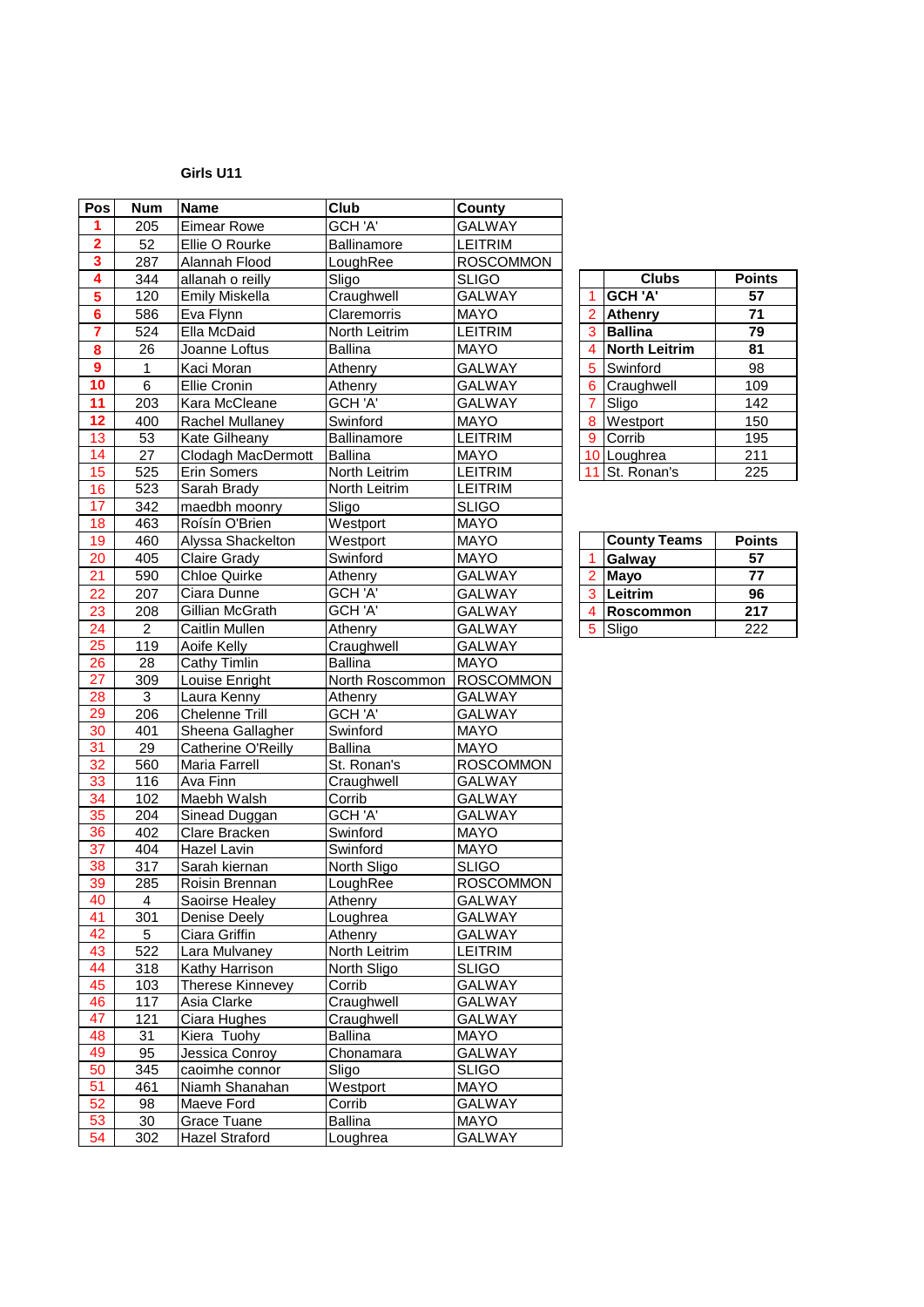| 55 | 559 | Jane Connaughton         | St. Ronan's    | <b>ROSCOMMON</b> |
|----|-----|--------------------------|----------------|------------------|
| 56 | 303 | <b>Emma Stewart</b>      | Loughrea       | <b>GALWAY</b>    |
| 57 | 213 | Hannah O'Grady           | GCH 'B'        | <b>GALWAY</b>    |
| 58 | 38  | <b>Aisling Mullatkey</b> | <b>Ballina</b> | <b>MAYO</b>      |
| 59 | 193 | Aoibhinn Keane           | East Galway    | <b>GALWAY</b>    |
| 60 | 300 | Clarie Lebranche         | Loughrea       | <b>GALWAY</b>    |
| 61 | 289 | Shauna Mimnagh           | LoughRee       | <b>ROSCOMMON</b> |
| 62 | 459 | Alisha Eade Kalala       | Westport       | <b>MAYO</b>      |
| 63 | 462 | Nora Holmes              | Westport       | <b>MAYO</b>      |
| 64 | 101 | Maebh Keogh              | Corrib         | <b>GALWAY</b>    |
| 65 | 100 | Peggy Ford               | Corrib         | <b>GALWAY</b>    |
| 66 | 212 | Aifric NiGibne           | GCH 'B'        | <b>GALWAY</b>    |
| 67 | 118 | Ailbhe Doyle             | Craughwell     | <b>GALWAY</b>    |
| 68 | 558 | Clare Reidy              | St. Ronan's    | <b>ROSCOMMON</b> |
| 69 | 315 | Lauren Lindsav           | North Sligo    | <b>SLIGO</b>     |
| 70 | 557 | Siofra McMahon           | St. Ronan's    | <b>ROSCOMMON</b> |
| 71 | 343 | kate corcoran            | Sligo          | <b>SLIGO</b>     |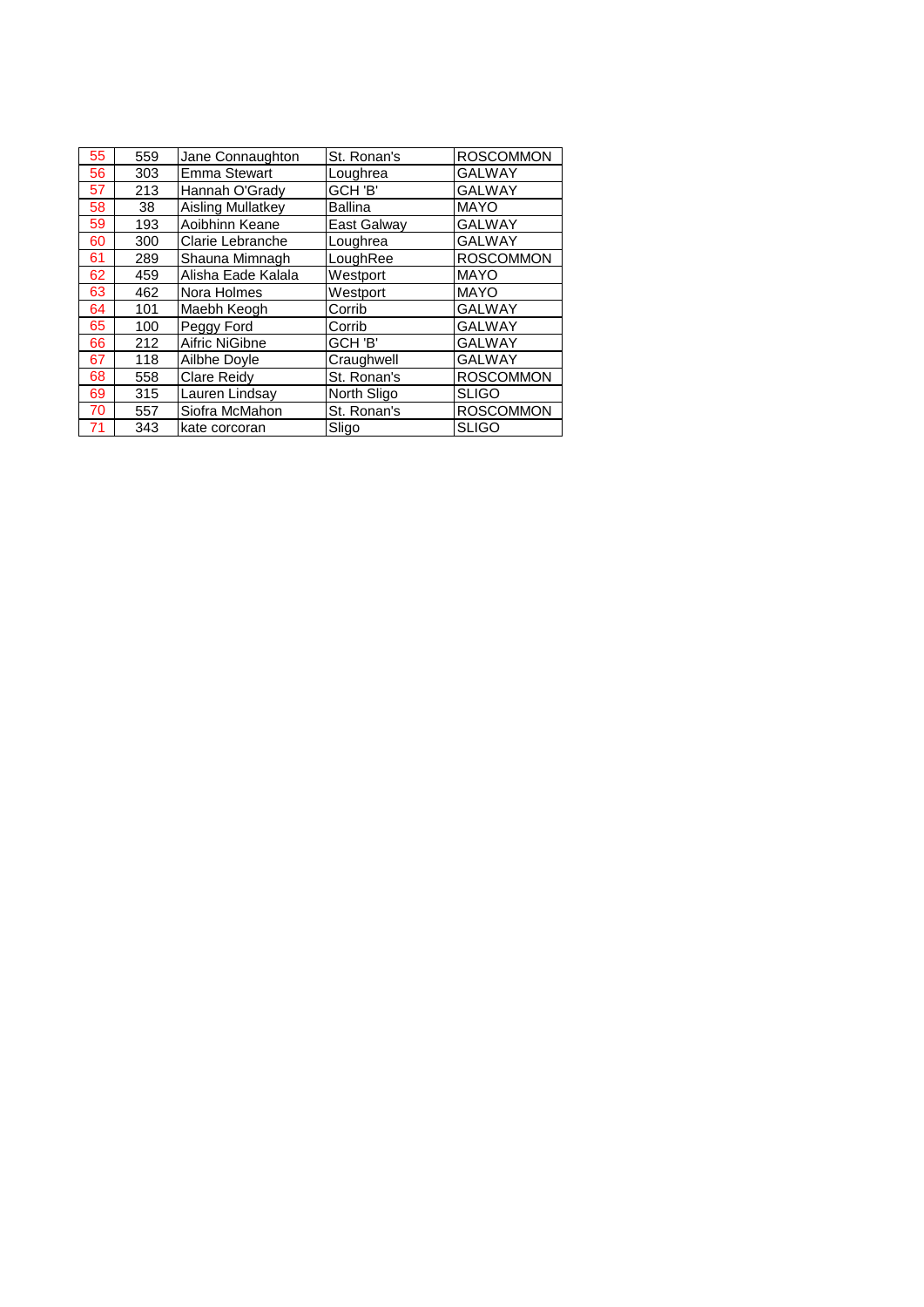| Pos                     | <b>Num</b> | <b>Name</b>                                  | Club                          | County           |                |                               |               |
|-------------------------|------------|----------------------------------------------|-------------------------------|------------------|----------------|-------------------------------|---------------|
| 1                       |            | 478 Malcolm McEvilly                         | Westport                      | <b>MAYO</b>      |                |                               |               |
| $\overline{\mathbf{2}}$ | 479        | Shane O'Malley                               | Westport                      | <b>MAYO</b>      |                |                               |               |
| 3                       |            | 532 Patrick Montgomery                       | North Leitrim                 | <b>LEITRIM</b>   |                |                               |               |
| 4                       | 14         | <b>Fearghus Deeley</b>                       | Athenry                       | GALWAY           |                |                               |               |
| 5                       | 152        | Sean Cotter                                  | Craughwell 'A'                | <b>GALWAY</b>    |                |                               |               |
| $6\phantom{1}6$         | 164        | Liam Leen                                    | Craughwell 'B'                | <b>GALWAY</b>    |                | <b>Clubs</b>                  | <b>Points</b> |
| $\overline{\mathbf{r}}$ | 569        | James Mannion                                | St. Ronan's                   | <b>ROSCOMMON</b> | 1              | Craughwell 'A'                | 46            |
| 8                       | 425        | Danny McCann                                 | Swinford                      | <b>MAYO</b>      | $\overline{2}$ | Westport                      | 59            |
| $\boldsymbol{9}$        | 74         | <b>Conor Harley</b>                          | <b>Ballinasloe &amp; Dist</b> | <b>GALWAY</b>    | 3              | <b>St. Ronans</b>             | 68            |
| 10                      | 275        | <b>Cathal Farrell</b>                        | Longford                      | na               | 4              | Craughwell 'B'                | 86            |
| 11                      | 149        | Gavin Kelly                                  | Craughwell 'A'                | <b>GALWAY</b>    | 5              | <b>Ballinasloe &amp; Dist</b> | 94            |
| 12                      |            | 588 Conor costello                           | St. Ronan's                   | <b>ROSCOMMON</b> | 6              | Swinford                      | 96            |
| 13                      | 148        | Gavin Lee                                    | Craughwell 'A'                | <b>GALWAY</b>    | $\overline{7}$ | Athenry                       |               |
|                         |            |                                              | Westport                      |                  |                | Claremorris                   | 117           |
| 14<br>15                | 480        | <b>Ted Horan</b><br><b>Shane Fitzpatrick</b> | Ballinasloe & Dist            | <b>MAYO</b>      | 8<br>9         | Ballinamore                   | 128           |
|                         | 75<br>570  |                                              |                               | GALWAY           |                |                               | 129           |
| 16<br>17                |            | Mikey Lohan                                  | St. Ronan's                   | <b>ROSCOMMON</b> | 10             | Longford                      | 136           |
|                         | 153        | Adam White                                   | Craughwell 'A'                | <b>GALWAY</b>    |                |                               |               |
| 18                      | 73         | Evan Hayes                                   | Ballinasloe & Dist            | <b>GALWAY</b>    |                |                               |               |
| 19                      | 55         | Daniel McLoughlin                            | Ballinamore                   | <b>LEITRIM</b>   |                |                               |               |
| 20                      | 165        | Sam O'Neill                                  | Craughwell 'B'                | GALWAY           |                |                               |               |
| 21                      | 163        | <b>Jack Farrell</b>                          | Craughwell 'B'                | <b>GALWAY</b>    |                |                               |               |
| 22                      | 261        | James Marrey                                 | Lake District                 | <b>MAYO</b>      |                | <b>County Teams</b>           | <b>Points</b> |
| 23                      | 57         | Danny McWeeney                               | Ballinamore                   | <b>LEITRIM</b>   | $\mathbf{1}$   | Galway                        | 48            |
| 24                      | 199        | <b>Thady Moran</b>                           | East Galway                   | <b>GALWAY</b>    | $\overline{2}$ | <b>Mayo</b>                   | 72            |
| 25                      | 43         | Barry Gaughan                                | <b>Ballina</b>                | <b>MAYO</b>      | 3              | Leitrim                       | 179           |
| 26                      | 16         | Finn Mc Intyre                               | Athenry                       | <b>GALWAY</b>    | $\overline{4}$ | <b>Roscommon</b>              | 180           |
| 27                      | 90         | Jack Sheridan                                | Claremorris                   | <b>MAYO</b>      |                | Sligo                         | 0             |
| 28                      | 426        | Cian McHale                                  | Swinford                      | <b>MAYO</b>      |                |                               |               |
| 29                      | 423        | Naoise Kelly                                 | Swinford                      | <b>MAYO</b>      |                |                               |               |
| 30                      | 92         | David Quinn                                  | Claremorris                   | <b>MAYO</b>      |                |                               |               |
| 31                      | 422        | Shane Moran                                  | Swinford                      | <b>MAYO</b>      |                |                               |               |
| 32                      | 581        | Conal Dawson                                 | Westport (IND)                | <b>MAYO</b>      |                |                               |               |
| 33                      | 587        | Shane Costello                               | St. Ronan's                   | <b>ROSCOMMON</b> |                |                               |               |
| 34                      | 424        | Eoin Coyle                                   | Swinford                      | <b>MAYO</b>      |                |                               |               |
| 35                      | 91         | Danny O'Toole                                | Claremorris                   | <b>MAYO</b>      |                |                               |               |
| 36                      | 93         | Jason Hession                                | Claremorris                   | <b>MAYO</b>      |                |                               |               |
| 37                      | 54         | Jarlaith O Brien                             | Ballinamore                   | <b>LEITRIM</b>   |                |                               |               |
| 38                      | 277        | Jack Gallagher                               | Longford                      | na               |                |                               |               |
| 39                      | 160        | Fionn McArdle                                | Craughwell 'B'                | <b>GALWAY</b>    |                |                               |               |
| 40                      | 44         | Kenneth Mulrooney                            | <b>Ballina</b>                | <b>MAYO</b>      |                |                               |               |
| 41                      | 276        | James Galligan                               | Longford                      | na               |                |                               |               |
| 42                      | 481        | Sean Healy                                   | Westport                      | <b>MAYO</b>      |                |                               |               |
| 43                      | 18         | Adam Molloy                                  | Athenry                       | GALWAY           |                |                               |               |
| 44                      | 19         | Darragh Mc Nelis                             | Athenry                       | GALWAY           |                |                               |               |
| 45                      | 15         | Calum Healy                                  | Athenry                       | GALWAY           |                |                               |               |
| 46                      | 161        | <b>Ben Fitzpatrick</b>                       | Craughwell 'B'                | <b>GALWAY</b>    |                |                               |               |
| 47                      | 274        | Brendan Finnan                               | Longford                      | na               |                |                               |               |
| 48                      | 530        | Evan Broughton                               | North Leitrim                 | LEITRIM          |                |                               |               |
| 49                      | 533        | Hugo Filan                                   | North Leitrim                 | LEITRIM          |                |                               |               |
| 50                      | 56         | Dylan Easterbrook                            | Ballinamore                   | <b>LEITRIM</b>   |                |                               |               |
| 51                      | 17         | Geordan Mangan                               | Athenry                       | GALWAY           |                |                               |               |
| 52                      | 76         | Cathal Daly                                  | Ballinasloe & Dist            | <b>GALWAY</b>    |                |                               |               |
| 53                      | 482        | Richard O'Donnell                            | Westport                      | <b>MAYO</b>      |                |                               |               |
| 54                      | 294        | <b>CIAN WALTON</b>                           | LoughRee                      | <b>ROSCOMMON</b> |                |                               |               |
| 55                      | 151        | <b>Conall Doyle</b>                          | Craughwell 'A'                | <b>GALWAY</b>    |                |                               |               |
| 56                      |            | 162 Evan Grealish                            | Craughwell 'B'                | <b>GALWAY</b>    |                |                               |               |
| 57                      |            | 262 Diarmuid Duffy                           | Lake District                 | <b>MAYO</b>      |                |                               |               |
| 58                      |            | 295   LEE KILCOYNE                           | LoughRee                      | <b>ROSCOMMON</b> |                |                               |               |
|                         |            |                                              |                               |                  |                |                               |               |

|                | <b>Clubs</b>                  | <b>Points</b> |
|----------------|-------------------------------|---------------|
| 1              | Craughwell 'A'                | 46            |
| $\overline{2}$ | Westport                      | 59            |
| 3              | <b>St. Ronans</b>             | 68            |
| 4              | Craughwell 'B'                | 86            |
| 5              | <b>Ballinasloe &amp; Dist</b> | 94            |
| 6              | Swinford                      | 96            |
| 7              | Athenry                       | 117           |
| 8              | Claremorris                   | 128           |
| 9              | Ballinamore                   | 129           |
| 10             | Longford                      | 136           |
|                |                               |               |

|   | <b>County Teams</b> | <b>Points</b> |
|---|---------------------|---------------|
|   | Galway              | 48            |
| 2 | <b>Mayo</b>         | 72            |
| 3 | Leitrim             | 179           |
| 4 | <b>Roscommon</b>    | 180           |
|   | Sligo               |               |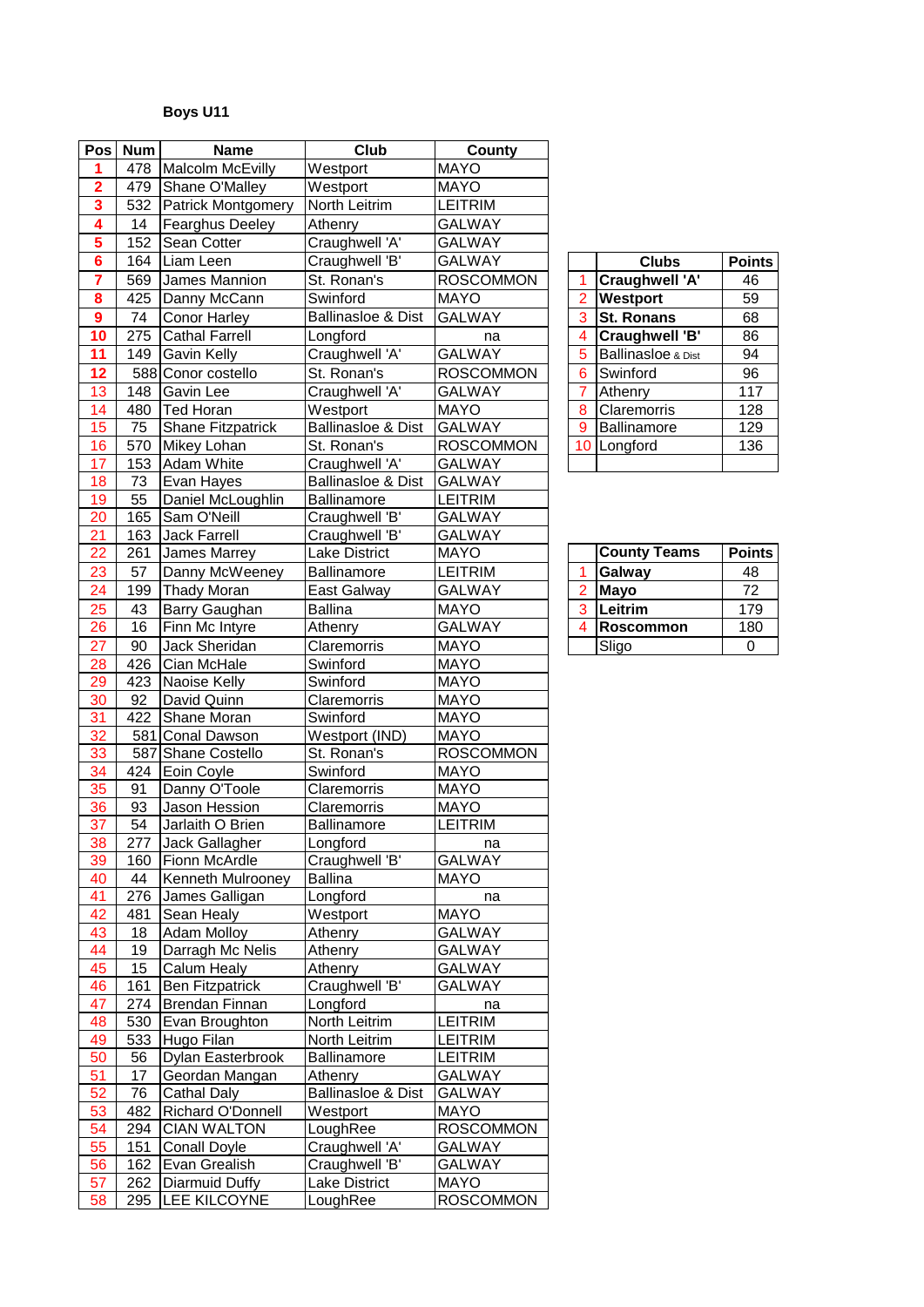| 59 | 94 | <b>IJames Finn</b>  | IClaremorris | <b>MAYO</b>       |
|----|----|---------------------|--------------|-------------------|
| 60 |    | 571 Ethan Friel     | ISt. Ronan's | <b>IROSCOMMON</b> |
|    |    | <b>Callum Holly</b> | Athenry      | GAI WAY           |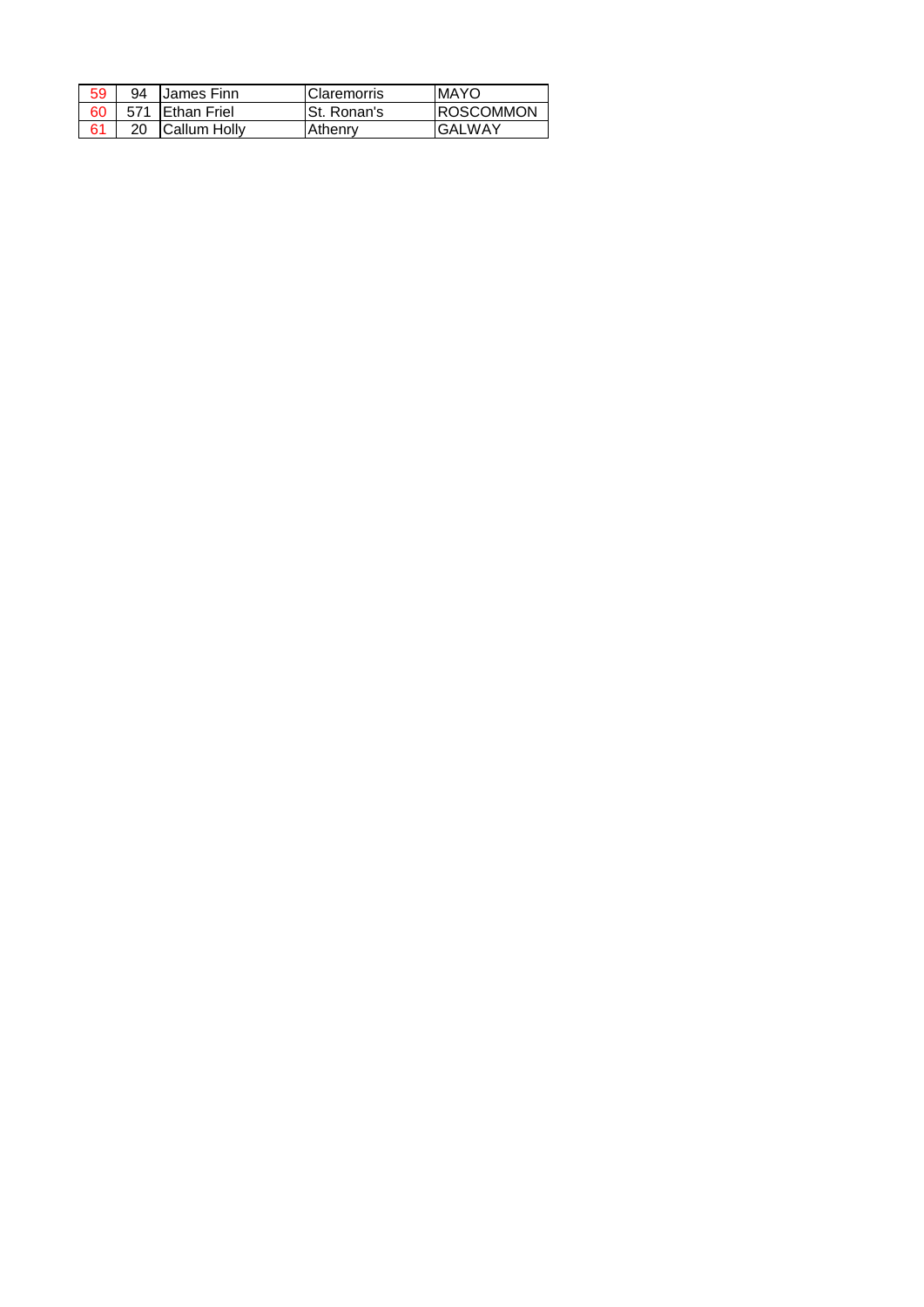| Pos                     |                | Num Name                              | Club                             | County           |                |                     |               |
|-------------------------|----------------|---------------------------------------|----------------------------------|------------------|----------------|---------------------|---------------|
| 1                       |                | 214 Laoise Geraghty                   | <b>GCH</b>                       | <b>GALWAY</b>    |                |                     |               |
| $\overline{\mathbf{2}}$ | 470            | Saoirse O'Brien                       | Westport                         | <b>MAYO</b>      |                |                     |               |
| 3                       | 406            | Maeve Gallagher                       | Swinford 'A'                     | <b>MAYO</b>      |                |                     |               |
| 4                       | 9              | Caolfhinn Hennessy                    | Athenry                          | <b>GALWAY</b>    |                | <b>Clubs</b>        | <b>Points</b> |
| $\overline{\mathbf{5}}$ | 270            | Sarah Murphy                          | Longford                         | na               | $\mathbf{1}$   | Craughwell 'A'      | 54            |
| $\overline{\bf{6}}$     | 349            | ailbhe morgan                         | Sligo                            | <b>SLIGO</b>     | $\overline{2}$ | <b>Swinford 'A'</b> | 75            |
| $\overline{\mathbf{7}}$ | 125            | Ailbhe Miskella                       | Craughwell 'A'                   | <b>GALWAY</b>    | 3              | <b>Ballina</b>      | 80            |
| 8                       | 259            | Rebekah McHale                        | <b>Lake District</b>             | <b>MAYO</b>      | 4              | Athenry             | 81            |
| $\boldsymbol{9}$        | 32             | <b>Bridget Mills</b>                  | <b>Ballina</b>                   | <b>MAYO</b>      | 5              | St. Ronan's         | 87            |
| 10                      | 35             | Aisling Gaughan                       | <b>Ballina</b>                   | <b>MAYO</b>      | 6              | Westport            | 99            |
| 11                      | 123            | Rachael Hughes                        | Craughwell 'A'                   | <b>GALWAY</b>    | $\overline{7}$ | Swinford 'B'        | 177           |
| 12                      | $\overline{7}$ | Sarah Gilhooley                       | Athenry                          | <b>GALWAY</b>    |                |                     |               |
| 13                      | 407            | Niamh McCann                          | Swinford 'A'                     | <b>MAYO</b>      |                |                     |               |
| 14                      | 258            | <b>Emily Boyle</b>                    | Lake District                    | <b>MAYO</b>      |                |                     |               |
| 15                      | 194            | Roisin Colleran                       | East Galway                      | <b>GALWAY</b>    |                | <b>County Teams</b> | <b>Points</b> |
| 16                      | 124            | Finola Kelly                          | Craughwell 'A'                   | <b>GALWAY</b>    | $\overline{1}$ | <b>Mayo</b>         | 45            |
| 17                      | 564            | Aoife Campbell                        | St. Ronan's                      | <b>ROSCOMMON</b> | $\overline{2}$ | Galway              | 50            |
|                         |                |                                       |                                  |                  | 3              |                     | 166           |
| 18                      | 536            | Alanah McGuinness<br>Roisin Mulvihill | Mohill & District<br>St. Ronan's | na               | 4              | Roscommon           |               |
| 19                      | 563            |                                       |                                  | <b>ROSCOMMON</b> |                | Sligo               | $\mathbf 0$   |
| 20                      |                | 126 Jennifer Hughes                   | Craughwell 'A'                   | GALWAY           |                |                     |               |
| 21                      | 89             | Zoe Forde                             | Claremorris                      | <b>MAYO</b>      |                |                     |               |
| 22                      | 127            | Catherine Noonan                      | Craughwell 'A'                   | <b>GALWAY</b>    |                |                     |               |
| 23                      | 33             | Caoimhe Loftus                        | <b>Ballina</b>                   | <b>MAYO</b>      |                |                     |               |
| 24                      | 561            | Lisa Gavin                            | St. Ronan's                      | <b>ROSCOMMON</b> |                |                     |               |
| 25                      | 409            | <b>Emily Yeates</b>                   | Swinford 'A'                     | <b>MAYO</b>      |                |                     |               |
| 26                      | 466            | Anna O'Rian                           | Westport                         | <b>MAYO</b>      |                |                     |               |
| 27                      | 566            | Ella McGlynn                          | St. Ronan's                      | <b>ROSCOMMON</b> |                |                     |               |
| 28                      | 271            | Dearbhaile Rooney                     | Longford                         | na               |                |                     |               |
| 29                      | 12             | Katie Brogan                          | Athenry                          | <b>GALWAY</b>    |                |                     |               |
| 30                      | 195            | Alannah Keane                         | East Galway                      | <b>GALWAY</b>    |                |                     |               |
| 31                      | 467            | Ava-Lynne Kane                        | Westport                         | <b>MAYO</b>      |                |                     |               |
| 32                      | 352            | lia hanley                            | Sligo                            | <b>SLIGO</b>     |                |                     |               |
| 33                      | 411            | Nicole Moran                          | Swinford 'B'                     | <b>MAYO</b>      |                |                     |               |
| 34                      | 410            | Sian Kelly                            | Swinford 'A'                     | <b>MAYO</b>      |                |                     |               |
| 35                      | 128            | Sarah Woods                           | Craughwell 'B'                   | GALWAY           |                |                     |               |
| 36                      | 11             | Aoilbhe Deeley                        | Athenry                          | GALWAY           |                |                     |               |
| 37                      | 340            | Amy Ward                              | Roscommon                        | <b>ROSCOMMON</b> |                |                     |               |
| 38                      | 36             | <b>Finola Collins</b>                 | <b>Ballina</b>                   | <b>MAYO</b>      |                |                     |               |
| 39                      | 129            | <b>Tara Farrell</b>                   | Craughwell 'B'                   | <b>GALWAY</b>    |                |                     |               |
| 40                      | 469            | Sarah Staunton                        | Westport                         | <b>MAYO</b>      |                |                     |               |
| 41                      | 8              | Hazel Bichard                         | Athenry                          | <b>GALWAY</b>    |                |                     |               |
| 42                      | 408            | Zara Loftus                           | Swinford 'A'                     | <b>MAYO</b>      |                |                     |               |
| 43                      | 310            | Therese Regab                         | North Roscommon                  | <b>ROSCOMMON</b> |                |                     |               |
| 44                      |                | 412 Jessica Moran                     | Swinford 'B'                     | <b>MAYO</b>      |                |                     |               |
| 45                      |                | 528 Jennifer Montgomery               | North Leitrim                    | na               |                |                     |               |
| 46                      |                | 413   Ilana Phillips                  | Swinford 'B'                     | <b>MAYO</b>      |                |                     |               |
| 47                      | 37             | Aoife Clarke                          | <b>Ballina</b>                   | <b>MAYO</b>      |                |                     |               |
| 48                      | 562            | Sorcha McGlynn                        | St. Ronan's                      | <b>ROSCOMMON</b> |                |                     |               |
| 49                      |                | 293 CAOIMHE FLOOD                     | LoughRee                         | ROSCOMMON        |                |                     |               |
| 50                      | 131            | Emma Urquhart                         | Craughwell 'B'                   | <b>GALWAY</b>    |                |                     |               |
| 51                      | 104            | Eilis Keogh                           | Corrib                           | <b>GALWAY</b>    |                |                     |               |
| 52                      | 215            | Mary Duggan                           | GCH                              | <b>GALWAY</b>    |                |                     |               |
| 53                      | 34             | Ciara Mullarkey                       | <b>Ballina</b>                   | <b>MAYO</b>      |                |                     |               |
| 54                      | 414            | <b>Elise Phillips</b>                 | Swinford 'B'                     | <b>MAYO</b>      |                |                     |               |

|                | <b>Clubs</b>       | <b>Points</b> |
|----------------|--------------------|---------------|
|                | Craughwell 'A'     | 54            |
| $\overline{2}$ | Swinford 'A'       | 75            |
| $\mathbf{3}$   | <b>Ballina</b>     | 80            |
| 4              | <b>Athenry</b>     | 81            |
| 5              | <b>St. Ronan's</b> | 87            |
| 6              | Westport           | 99            |
| 7              | Swinford 'B'       | 177           |

|   | <b>County Teams</b> | <b>Points</b> |
|---|---------------------|---------------|
|   | <b>Mayo</b>         | 45            |
| 2 | Galway              | 50            |
| 3 | ∣Roscommon          | 166           |
| 4 | Sligo               | 0             |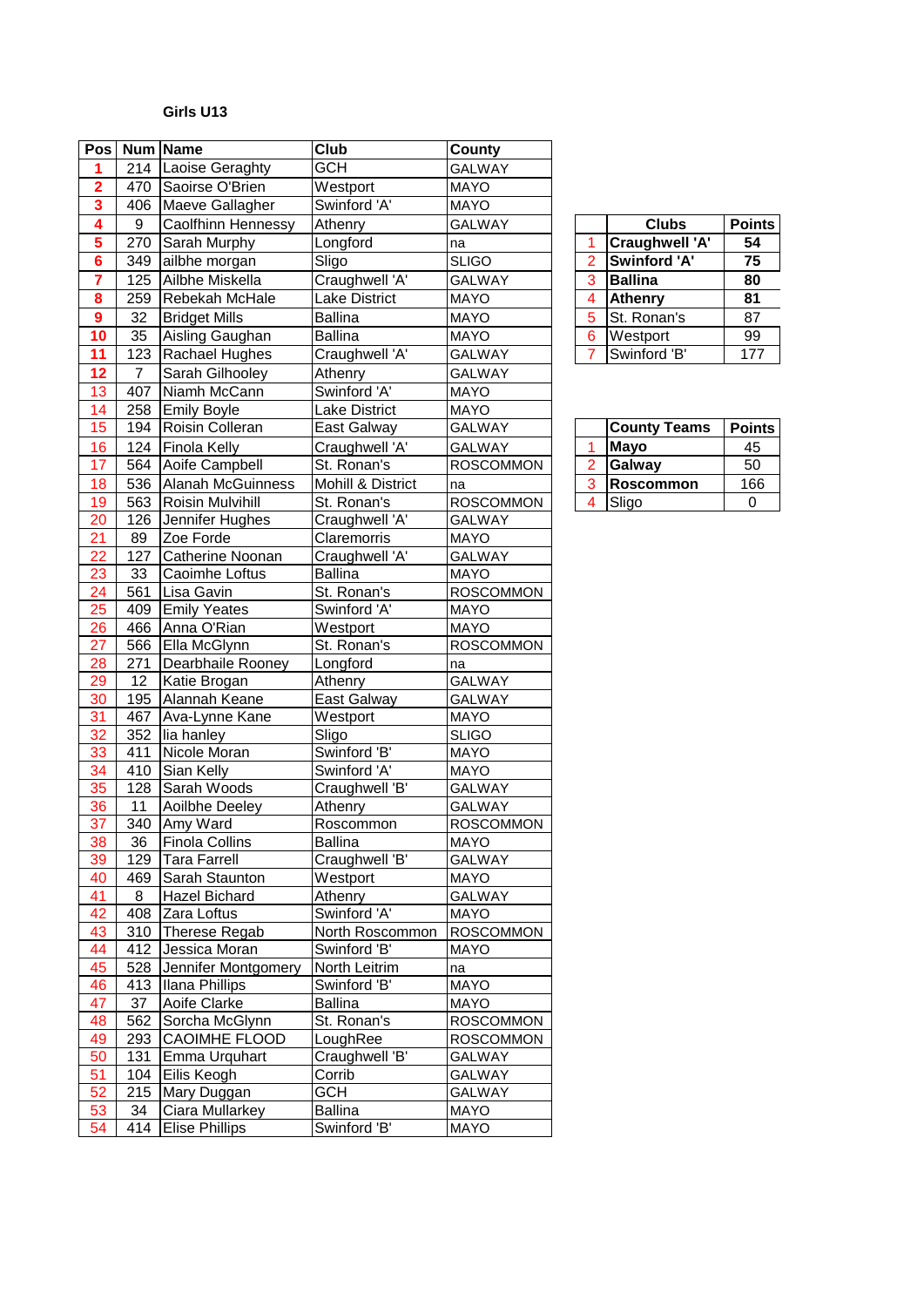| Pos                     |     | Num Name              | Club                          | County           |                |                          |               |
|-------------------------|-----|-----------------------|-------------------------------|------------------|----------------|--------------------------|---------------|
| 1                       | 373 | cathal corcoran       | Sligo                         | <b>SLIGO</b>     |                |                          |               |
| $\overline{\mathbf{2}}$ | 484 | Luke Dawson           | Westport                      | <b>MAYO</b>      |                |                          |               |
| $\overline{\mathbf{3}}$ | 21  | <b>Brandon Lee</b>    | Athenry                       | <b>GALWAY</b>    |                |                          |               |
| $\overline{\mathbf{4}}$ | 485 | Cillian Heaney        | Westport                      | <b>MAYO</b>      |                | <b>Clubs</b>             | <b>Points</b> |
| $\overline{\mathbf{5}}$ | 266 | Ewan Duffy            | Lake District                 | <b>MAYO</b>      | 1              | Westport                 | 38            |
| $6\phantom{a}$          | 77  | Shane Jennings        | <b>Ballinasloe &amp; Dist</b> | <b>GALWAY</b>    | $\overline{2}$ | Craughwell 'A'           | 55            |
| $\overline{7}$          | 236 | <b>Rian Oates</b>     | <b>GCH</b>                    | <b>GALWAY</b>    | 3              | <b>Athenry</b>           | 74            |
|                         |     |                       |                               |                  |                | <b>Ballinasloe &amp;</b> |               |
| 8                       | 155 | Patrick Noonan        | Craughwell 'A'                | <b>GALWAY</b>    | 4              | <b>Dist</b>              | 95            |
| 9                       | 486 | Rossa McAllister      | Westport                      | <b>MAYO</b>      | 5              | <b>GCH</b>               | 105           |
| 10                      | 154 | Adam Heneghan         | Craughwell 'A'                | <b>GALWAY</b>    | 6              | St. Ronan's              | 127           |
| 11                      | 427 | Liam McCann           | Swinford                      | <b>MAYO</b>      | 7              | Swinford                 | 137           |
| 12                      | 87  | <b>THOMAS DEVANEY</b> | <b>CASTLEBAR</b>              | <b>MAYO</b>      | 8              | Ballinamore              | 152           |
| 13                      | 326 | <b>Michael Kerins</b> |                               | <b>SLIGO</b>     |                |                          |               |
| 14                      | 399 | William Fitzgerald    | North Sligo<br>South Galway   | <b>GALWAY</b>    |                | <b>County Teams</b>      | <b>Points</b> |
| 15                      | 458 | Daragh Williams       | Tireragh                      | <b>SLIGO</b>     | 1              | Mayo                     |               |
| 16                      | 22  | Christian Mullen      | Athenry                       | <b>GALWAY</b>    | $\overline{2}$ | Galway                   | 43<br>48      |
| 17                      | 23  | <b>Ruairi Collins</b> | Athenry                       | <b>GALWAY</b>    | 3              | Sligo                    | 163           |
| 18                      | 159 | David Lee             | Craughwell 'A'                | <b>GALWAY</b>    | 4              | Roscommon                | 210           |
| 19                      | 156 | Sean Cannon           | Craughwell 'A'                | <b>GALWAY</b>    |                |                          |               |
| 20                      | 78  | James Burke           | Ballinasloe & Dist            | <b>GALWAY</b>    |                |                          |               |
| 21                      | 576 | John Moore            | St. Ronan's                   | <b>ROSCOMMON</b> |                |                          |               |
| 22                      | 490 | Sean Doherty          | Westport                      | <b>MAYO</b>      |                |                          |               |
| 23                      | 489 | <b>Oisin Ryall</b>    | Westport                      | <b>MAYO</b>      |                |                          |               |
| 24                      | 589 | Eoin Costello         | St. Ronan's                   | <b>ROSCOMMON</b> |                |                          |               |
| 25                      | 79  | <b>Odhran Dooley</b>  | <b>Ballinasloe &amp; Dist</b> | <b>GALWAY</b>    |                |                          |               |
| 26                      | 157 | Kyle Moorhead         | Craughwell 'A'                | <b>GALWAY</b>    |                |                          |               |
| 27                      | 235 | Jonathon McGrath      | GCH                           | <b>GALWAY</b>    |                |                          |               |
| 28                      | 158 | Cathal Walsh          | Craughwell 'A'                | <b>GALWAY</b>    |                |                          |               |
| 29                      | 238 | <b>Oisin Rowe</b>     | <b>GCH</b>                    | <b>GALWAY</b>    |                |                          |               |
| 30                      | 167 | Sean Noonan           | Craughwell 'B'                | <b>GALWAY</b>    |                |                          |               |
| 31                      | 267 | Cian O'Connell        | <b>Lake District</b>          | <b>MAYO</b>      |                |                          |               |
| 32                      | 58  | Fionn O Brien         | <b>Ballinamore</b>            | na               |                |                          |               |
| 33                      | 585 | Rossa Brennan Kelly   | North Roscommon               | <b>ROSCOMMON</b> |                |                          |               |
| 34                      | 521 | Finbarr McFadden      | Craughwell 'B'                | <b>GALWAY</b>    |                |                          |               |
| 35                      | 572 | Patrick Lynch         | St. Ronan's                   | <b>ROSCOMMON</b> |                |                          |               |
| 36                      | 428 | <b>Matthew Coyle</b>  | Swinford                      | <b>MAYO</b>      |                |                          |               |
| 37                      | 61  | <b>Barry McWeeney</b> | <b>Ballinamore</b>            | na               |                |                          |               |
| 38                      | 25  | Fabian Mangan         | Athenry                       | <b>GALWAY</b>    |                |                          |               |
| 39                      | 429 | Padraig Moran         | Swinford                      | <b>MAYO</b>      |                |                          |               |
| 40                      | 60  | James Wrynn           | Ballinamore                   | na               |                |                          |               |
| 41                      | 456 | Christopher McMunn    | Tireragh                      | <b>SLIGO</b>     |                |                          |               |
| 42                      | 237 | <b>Liam Scully</b>    | <b>GCH</b>                    | <b>GALWAY</b>    |                |                          |               |
| 43                      | 62  | Fergal McLoughlin     | Ballinamore                   | na               |                |                          |               |
| 44                      | 80  | Rowan Harley          | <b>Ballinasloe &amp; Dist</b> | <b>GALWAY</b>    |                |                          |               |
| 45                      | 372 | jack connor           | Sligo                         | <b>SLIGO</b>     |                |                          |               |
| 46                      | 81  | Tom Fitzpatrick       | Ballinasloe & Dist            | GALWAY           |                |                          |               |
| 47                      | 573 | Ruairi Lyons          | St. Ronan's                   | <b>ROSCOMMON</b> |                |                          |               |
| 48                      | 457 | Jason McMunn          | Tireragh                      | <b>SLIGO</b>     |                |                          |               |
| 49                      | 166 | Conor Hughes          | Craughwell 'B'                | <b>GALWAY</b>    |                |                          |               |
| 50                      | 575 | Conal Moore           | St. Ronan's                   | <b>ROSCOMMON</b> |                |                          |               |
| 51                      | 430 | Alan Howie            | Swinford                      | <b>MAYO</b>      |                |                          |               |
| 52                      | 24  | Aubrey O Brien        | Athenry                       | <b>GALWAY</b>    |                |                          |               |
| 53                      | 298 | ULTAN O'SULLIVAN      | LoughRee                      | <b>ROSCOMMON</b> |                |                          |               |
| 54                      | 84  | Gerard Colleran       | Ballinasloe & Dist            | <b>GALWAY</b>    |                |                          |               |
| 55                      | 297 | DAVID KILCOYNE        | LoughRee                      | <b>ROSCOMMON</b> |                |                          |               |
| 56                      | 85  | Eoin Daly             | <b>Ballinasloe &amp; Dist</b> | <b>GALWAY</b>    |                |                          |               |
| 57                      | 574 | Sean Lynch            | St. Ronan's                   | <b>ROSCOMMON</b> |                |                          |               |

|                | <b>Clubs</b>             | <b>Points</b> |
|----------------|--------------------------|---------------|
| 1              | <b>Westport</b>          | 38            |
| $\overline{2}$ | Craughwell 'A'           | 55            |
| 3              | Athenry                  | 74            |
|                | <b>Ballinasloe &amp;</b> |               |
| 4              | <b>Dist</b>              | 95            |
| 5              | <b>GCH</b>               | 105           |
| 6              | St. Ronan's              | 127           |
| 7              | Swinford                 | 137           |
| 8              | Ballinamore              | 152           |
|                |                          |               |

|               | County Teams | Points |
|---------------|--------------|--------|
|               | Mayo         | 43     |
| $\mathcal{P}$ | Galway       | 48     |
| 3             | Sligo        | 163    |
|               | Roscommon    | 210    |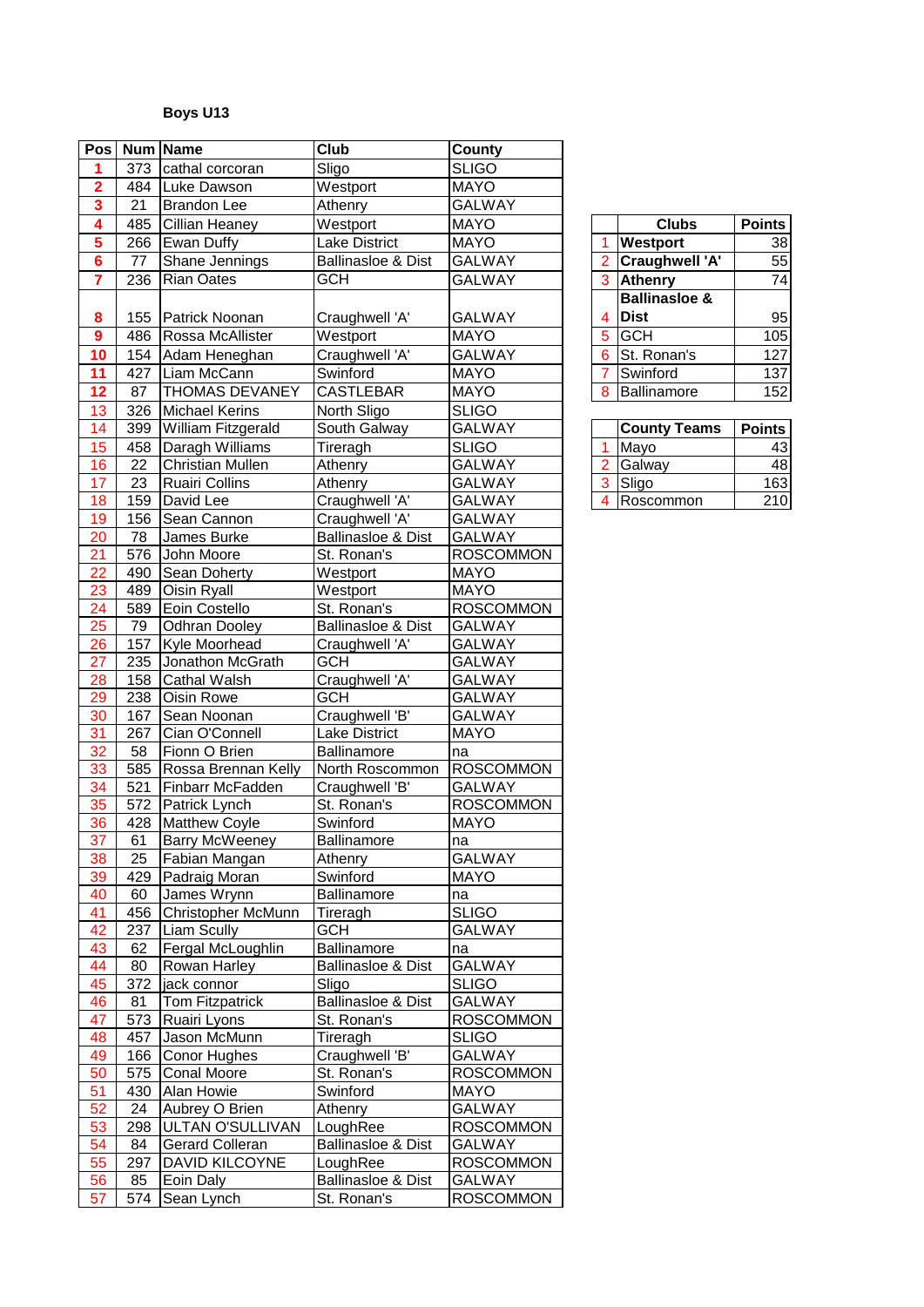|                 | Pos Num Name           | Club               | County        |  |                     |               |
|-----------------|------------------------|--------------------|---------------|--|---------------------|---------------|
|                 | 472 Aoife O'Brien      | Westport           | <b>MAYO</b>   |  |                     |               |
| $\overline{2}$  | 260 Alannah Duffy      | Lake District      | <b>MAYO</b>   |  |                     |               |
| 3               | 13 Shannen Lee         | Athenry            | <b>GALWAY</b> |  |                     |               |
| 4               | 135 Dearbhaile Walshe  | Craughwell 'A'     | <b>GALWAY</b> |  | <b>Clubs</b>        | <b>Points</b> |
| 5               | 556 Maeve Dervin       | Roscommon          | na            |  | <b>Swinford</b>     | 43            |
| 6               | 416 Anna Yeates        | Swinford           | <b>MAYO</b>   |  | Craughwell 'A'      | 55            |
| $\overline{7}$  | 417 Eorna Mulroy       | Swinford           | <b>MAYO</b>   |  |                     |               |
| 8               | 219 Sarah McDonnell    | GCH                | <b>GALWAY</b> |  |                     |               |
| 9               | 221 Laura Nally        | GCH                | <b>GALWAY</b> |  |                     |               |
| 10              | 415 Alice Hynes        | Swinford           | <b>MAYO</b>   |  | <b>County Teams</b> | Points        |
| 11              | 220 Aoife Sheehy       | GCH                | <b>GALWAY</b> |  | <b>Mayo</b>         | 38            |
| 12 <sub>2</sub> | 39 Emma Loftus         | <b>Ballina</b>     | <b>MAYO</b>   |  | Galway              | 48            |
| 13              | 68 Niamh Daly          | Ballinasloe & Dist | <b>GALWAY</b> |  | <b>Sligo</b>        | 0             |
| 14              | 137 Caron Ryan         | Craughwell 'A'     | <b>GALWAY</b> |  |                     |               |
| 15              | 529 Mary Broughton     | North Leitrim      | na            |  |                     |               |
| 16              | 354 aoife morris       | Sligo              | <b>SLIGO</b>  |  |                     |               |
| 17              | 319 Dearbhla McCloskey | North Sligo        | <b>SLIGO</b>  |  |                     |               |
| 18              | 133 Ciara O'Boyle      | Craughwell 'A'     | GALWAY        |  |                     |               |
| 19              | 134 Aoife Greene       | Craughwell 'A'     | <b>GALWAY</b> |  |                     |               |
| 20              | 418 Aoife Coyle        | Swinford           | <b>MAYO</b>   |  |                     |               |
| 21              | 356 riona connor       | Sligo              | <b>SLIGO</b>  |  |                     |               |
| 22              | 272 Sarah Sloane       | Longford           | na            |  |                     |               |

| <b>Clubs</b>     | <b>Points</b> |
|------------------|---------------|
| 1 Swinford       |               |
| 2 Craughwell 'A' | 55            |
|                  |               |

|   | <b>County Teams</b> | <b>Points</b> |
|---|---------------------|---------------|
|   | 1 Mayo              | 38            |
| 2 | Galway              | 48            |
|   | Sligo               |               |
|   |                     |               |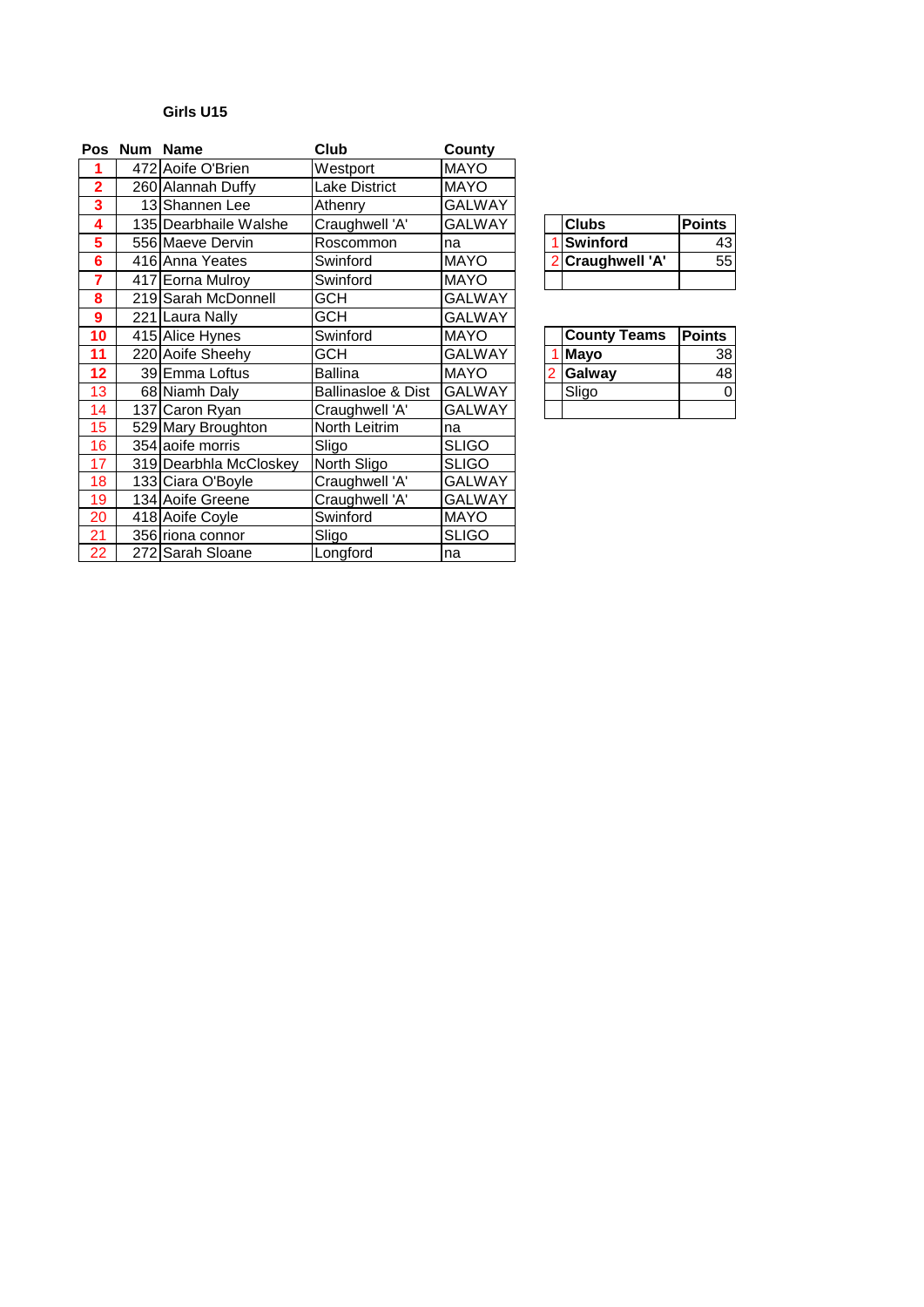| Pos                     |     | <b>Num Name</b>          | Club                          | County        |                    |               |
|-------------------------|-----|--------------------------|-------------------------------|---------------|--------------------|---------------|
| 1                       | 171 | Oisin Lyons              | Craughwell 'A'                | <b>GALWAY</b> | <b>Clubs</b>       | <b>Points</b> |
| $\overline{\mathbf{2}}$ | 431 | <b>Adam Phillips</b>     | Swinford                      | <b>MAYO</b>   | Craughwell 'A'     | 27            |
| 3                       | 492 | Aaron Doherty            | Westport                      | <b>MAYO</b>   | 2 Westport         | 41            |
| 4                       | 493 | Cian McAllister          | Westport                      | <b>MAYO</b>   | 3 Ballinamore      | 59            |
| 5                       | 170 | Liam Moran               | Craughwell 'A'                | <b>GALWAY</b> | 4 Craughwell 'B'   | 92            |
| 6                       | 202 | Liam Boyle               | East Galway                   | <b>GALWAY</b> |                    |               |
| 7                       | 63  | Jack Gilheany            | Ballinamore                   | na            | <b>County Team</b> | <b>Points</b> |
| 8                       | 83  | <b>Brian Burke</b>       | <b>Ballinasloe &amp; Dist</b> | <b>GALWAY</b> | <b>GALWAY</b>      | 41            |
| 9                       | 329 | Darragh Kelly            | North Sligo                   | <b>SLIGO</b>  | 2 MAYO             | 60            |
| 10                      | 172 | <b>Matthew Barrett</b>   | Craughwell 'A'                | <b>GALWAY</b> | <b>SLIGO</b>       | 0             |
| 11                      | 173 | James Cahalane           | Craughwell 'A'                | <b>GALWAY</b> |                    |               |
| 12                      | 66  | Oisin McLoughlin         | <b>Ballinamore</b>            | na            |                    |               |
| 13                      | 96  | Jack Ryan                | Chonamara                     | <b>GALWAY</b> |                    |               |
| 14                      | 176 | Conor Lee                | Craughwell 'B'                | <b>GALWAY</b> |                    |               |
| 15                      | 491 | Eoghan McLoughlin        | Westport                      | <b>MAYO</b>   |                    |               |
| 16                      | 64  | Riordan O Rourke         | <b>Ballinamore</b>            | na            |                    |               |
| 17                      | 45  | <b>Cormac MacDermott</b> | <b>Ballina</b>                | <b>MAYO</b>   |                    |               |
| 18                      | 175 | Brian Loughnane          | Craughwell 'A'                | GALWAY        |                    |               |
| 19                      | 494 | Alex O'Riain             | Westport                      | <b>MAYO</b>   |                    |               |
| 20                      | 496 | <b>Andrew Currid</b>     | Westport                      | <b>MAYO</b>   |                    |               |
| 21                      | 495 | Ben Walsh                | Westport                      | <b>MAYO</b>   |                    |               |
| 22                      | 432 | Dylan Kelly              | Swinford                      | <b>MAYO</b>   |                    |               |
| 23                      | 174 | <b>Ben Garrard</b>       | Craughwell 'A'                | <b>GALWAY</b> |                    |               |
| 24                      | 65  | Ciaran Kenny             | Ballinamore                   | na            |                    |               |
| 25                      | 177 | Luke Finn                | Craughwell 'B'                | <b>GALWAY</b> |                    |               |
| 26                      | 178 | Gavin Forde              | Craughwell 'B'                | GALWAY        |                    |               |
| 27                      | 181 | <b>Brian McKermitt</b>   | Craughwell 'B'                | GALWAY        |                    |               |

| <b>Clubs</b>     | <b>Points</b> |
|------------------|---------------|
| 1 Craughwell 'A' | 27            |
| 2 Westport       | 41            |
| 3 Ballinamore    | 59            |
| 4 Craughwell 'B' | ۹ź            |

| County Team  | <b>Points</b> |
|--------------|---------------|
| 1 GALWAY     | 4'            |
| 2 MAYO       |               |
| <b>SLIGO</b> |               |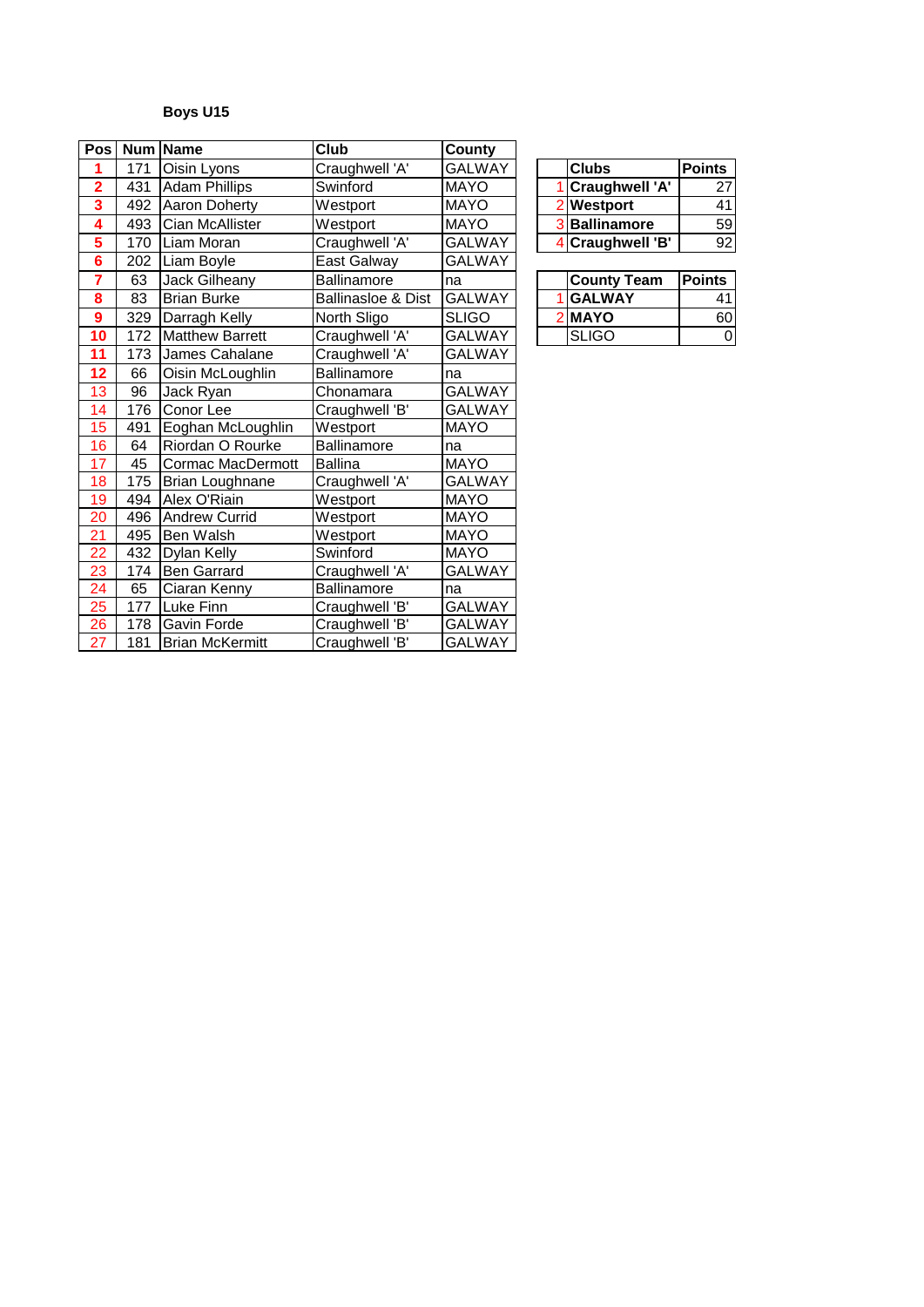| Pos            |     | Num Name          | <b>Club</b>       | County        |                    |            |
|----------------|-----|-------------------|-------------------|---------------|--------------------|------------|
| 1              | 225 | Maebh Brannigan   | <b>GCH</b>        | <b>GALWAY</b> | <b>Clubs</b>       | <b>Pts</b> |
| $\overline{2}$ | 419 | Aoife Mulroy      | Swinford          | na            | Craughwell         | 32         |
| 3              | 473 | Sorcha McAllister | Westport          | na            | Sligo              | 0          |
| 4              | 142 | Grainne McDaid    | Craughwell        | <b>GALWAY</b> |                    |            |
| 5              | 320 | Kathy Devaney     | North Sligo       | na            |                    |            |
| 6              | 538 | Dearbhaile Beirne | Mohill & District | na            |                    |            |
| 7              | 141 | Ciara Greene      | Craughwell        | <b>GALWAY</b> | <b>County Team</b> | <b>Pts</b> |
| 8              | 273 | Mary Sloane       | Longford          | na            | <b>GALWAY</b>      | 0          |
| 9              | 41  | Kayleigh Grace    | <b>Ballina</b>    | na            |                    |            |
| 10             | 140 | Ellen Treacy      | Craughwell        | <b>GALWAY</b> |                    |            |
| 11             | 139 | Miriam Lacey      | Craughwell        | <b>GALWAY</b> |                    |            |

| Clubs      |  |
|------------|--|
| Craughwell |  |
| Sligo      |  |

| <b>County Team</b> | <b>IPts</b> |
|--------------------|-------------|
| <b>GALWAY</b>      |             |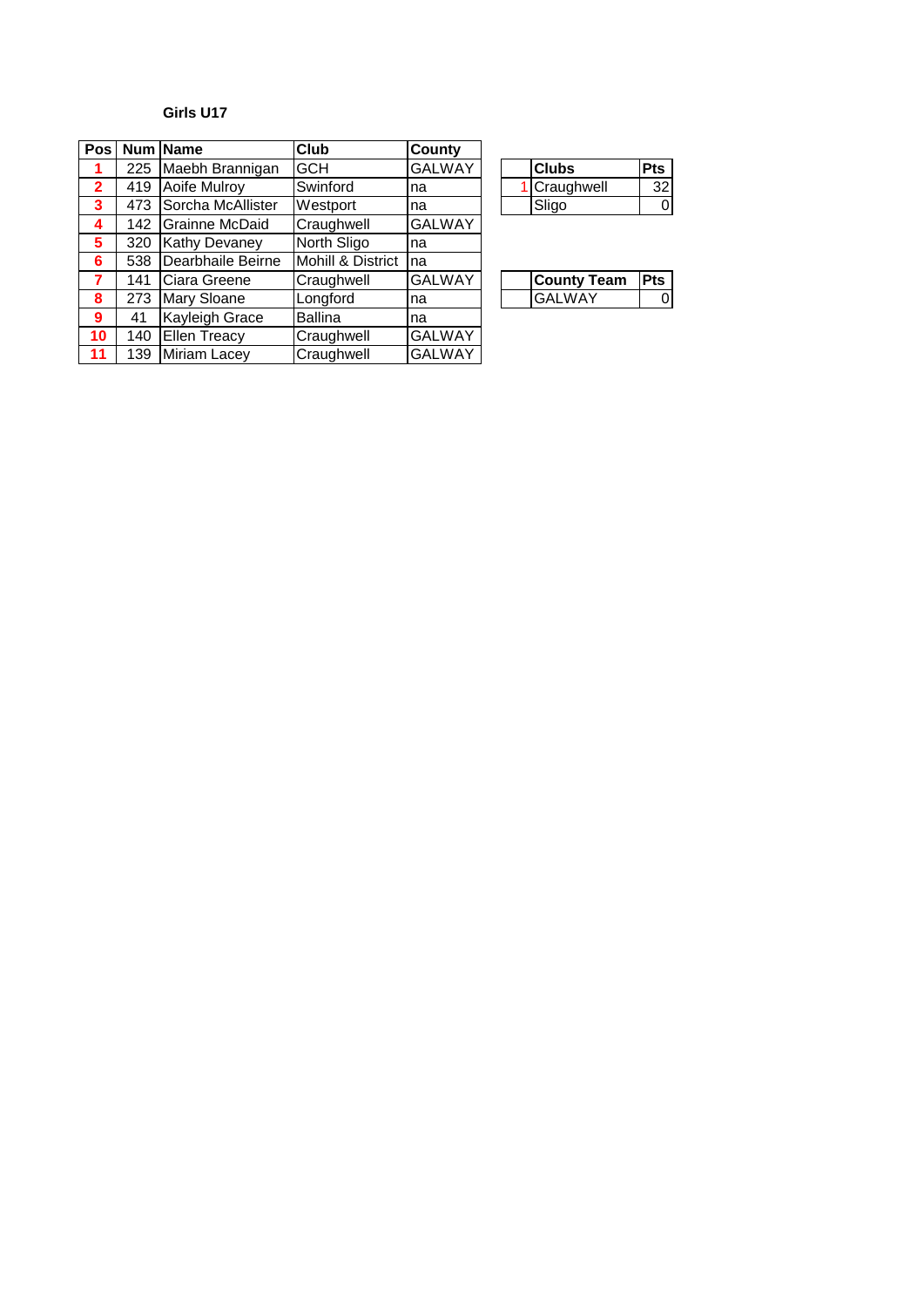| Pos             | <b>Num</b> | <b>Name</b>                | Club           | <b>County</b> |   |                     |               |
|-----------------|------------|----------------------------|----------------|---------------|---|---------------------|---------------|
|                 |            | 183 Jamie Fallon           | Craughwell     | <b>GALWAY</b> |   |                     |               |
| 2               |            | 333 William Crowe          | North Sligo    | na            |   | <b>Clubs</b>        | <b>Points</b> |
| 3               |            | 332 Cian McBride           | North Sligo    | na            |   | North Sligo         | 21            |
| 4               |            | 433 Tadgh McGinty          | Swinford       | <b>MAYO</b>   | 2 | Swinford            | 31            |
| 5               |            | 182 Damien O'Boyle         | Craughwell     | GALWAY        |   |                     |               |
| 6               |            | 434 William Hynes          | Swinford       | <b>MAYO</b>   |   |                     |               |
| $\overline{7}$  |            | 335 Daire McCloskey        | North Sligo    | na            |   | <b>County Teams</b> | <b>Points</b> |
| 8               |            | 279 Niall Nerney           | Longford       | na            |   | Galway              | 0             |
| 9               |            | 334 Ronan Anderson         | North Sligo    | Ina           |   | Mayo                | 0             |
| 10              |            | 436 Christopher O'Sullivan | Swinford       | <b>MAYO</b>   |   |                     |               |
| 11              |            | 435 Shane Bracken          | Swinford       | <b>MAYO</b>   |   |                     |               |
| 12 <sup>°</sup> |            | 46 Fergal Gill             | <b>Ballina</b> | <b>MAYO</b>   |   |                     |               |
| 13              |            | 437 Naoise Leonnard        | Swinford       | <b>MAYO</b>   |   |                     |               |

| Clubs           | <b>Points</b> |
|-----------------|---------------|
| North Sligo     |               |
| <b>Swinford</b> |               |

| <b>County Teams</b> | <b>Points</b> |
|---------------------|---------------|
| Galway              |               |
| Mayo                |               |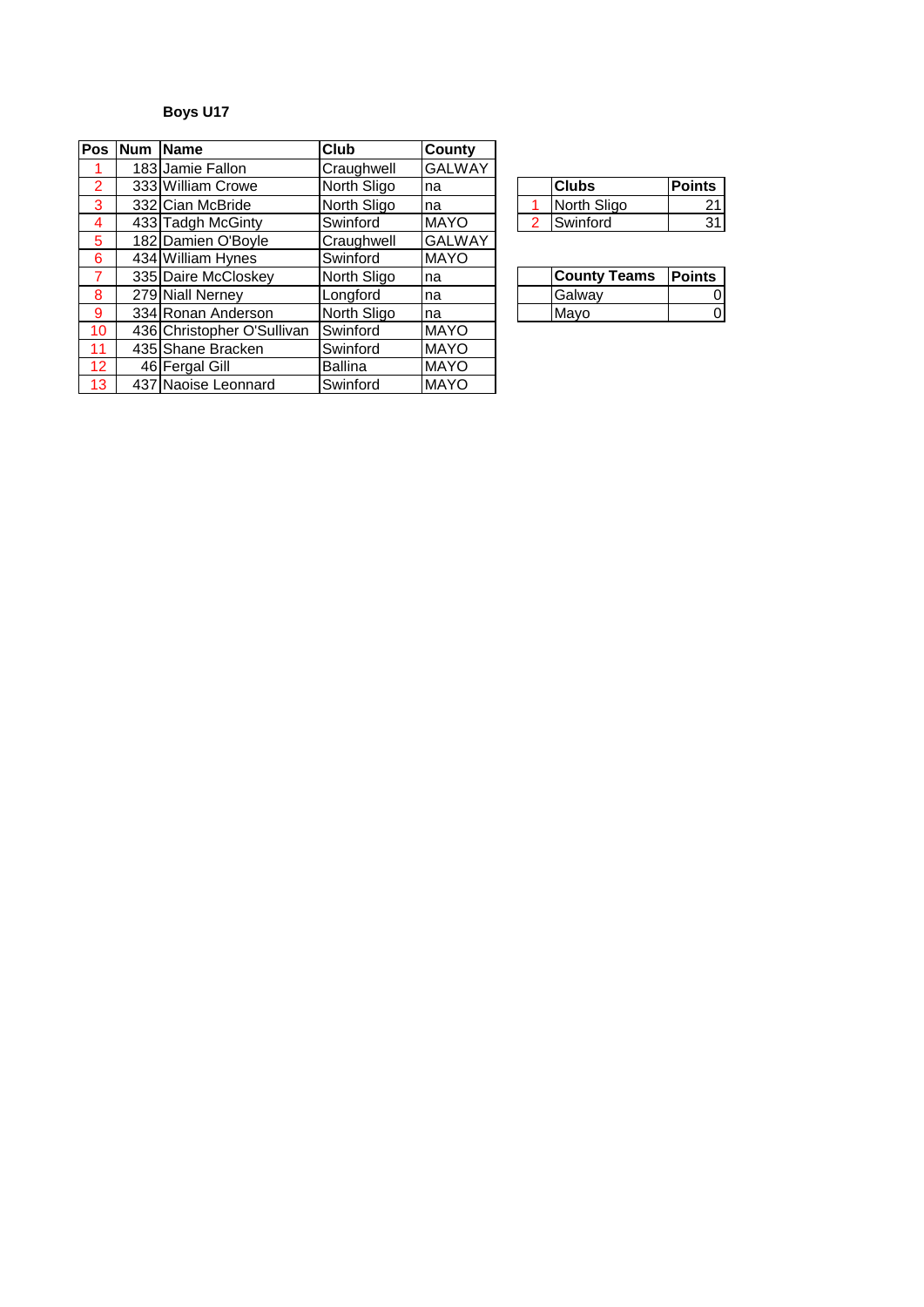|              |     | Pos   Num   Name  | Club                          | <b>County</b> |  |                               |            |
|--------------|-----|-------------------|-------------------------------|---------------|--|-------------------------------|------------|
|              |     | Veronica Burke    | Ballinasloe & Dist            | <b>GALWAY</b> |  | <b>Clubs</b>                  | <b>Pts</b> |
| $\mathbf{2}$ | 70  | Michelle Burke    | <b>Ballinasloe &amp; Dist</b> | <b>GALWAY</b> |  | <b>Ballinasloe &amp; Dist</b> | 12         |
| 3            | 365 | orla mulvihill    | Sligo                         | <b>INA</b>    |  | Sligo                         | 0          |
| 4            | 69  | <b>Kate Burke</b> | <b>Ballinasloe &amp; Dist</b> | <b>GALWAY</b> |  | Westport                      | 0          |
| 5            | 72  | Sarah Daly        | <b>Ballinasloe &amp; Dist</b> | <b>GALWAY</b> |  |                               |            |
| 6            | 42  | Shannon Grace     | <b>Ballina</b>                | <b>INA</b>    |  | <b>County Team</b>            | <b>Pts</b> |
|              |     |                   |                               |               |  |                               |            |

| <b>Clubs</b>                  | <b>Pts</b>      |
|-------------------------------|-----------------|
| <b>Ballinasloe &amp; Dist</b> | 12 <sub>1</sub> |
| Sligo                         |                 |
| Westport                      |                 |
|                               |                 |

| ounty Team     |  |
|----------------|--|
| <b>IGALWAY</b> |  |

|              |     | Pos Num Name      | Club           | County        |  |                    |            |
|--------------|-----|-------------------|----------------|---------------|--|--------------------|------------|
| 1.           | 47  | Cian Mulrooney    | <b>Ballina</b> | <b>NA</b>     |  | <b>Clubs</b>       | <b>Pts</b> |
| $\mathbf{2}$ | 189 | Neil Greaney      | Craughwell     | <b>GALWAY</b> |  | Craughwell         | 14         |
| 3            |     | 192 Matthew Moran | Craughwell     | <b>GALWAY</b> |  | Sligo              | 0          |
| 4            | 188 | Paul Joyce        | Craughwell     | <b>GALWAY</b> |  |                    |            |
| 5            | 191 | Keelan Ryan       | Craughwell     | <b>GALWAY</b> |  | <b>County Team</b> | <b>Pts</b> |
|              |     |                   |                |               |  | <b>GALWAY</b>      | 0          |

| <b>Clubs</b> | ts |
|--------------|----|
| Craughwell   |    |
| <b>Sligo</b> |    |
|              |    |

| lCountv Team   |  |
|----------------|--|
| <b>IGALWAY</b> |  |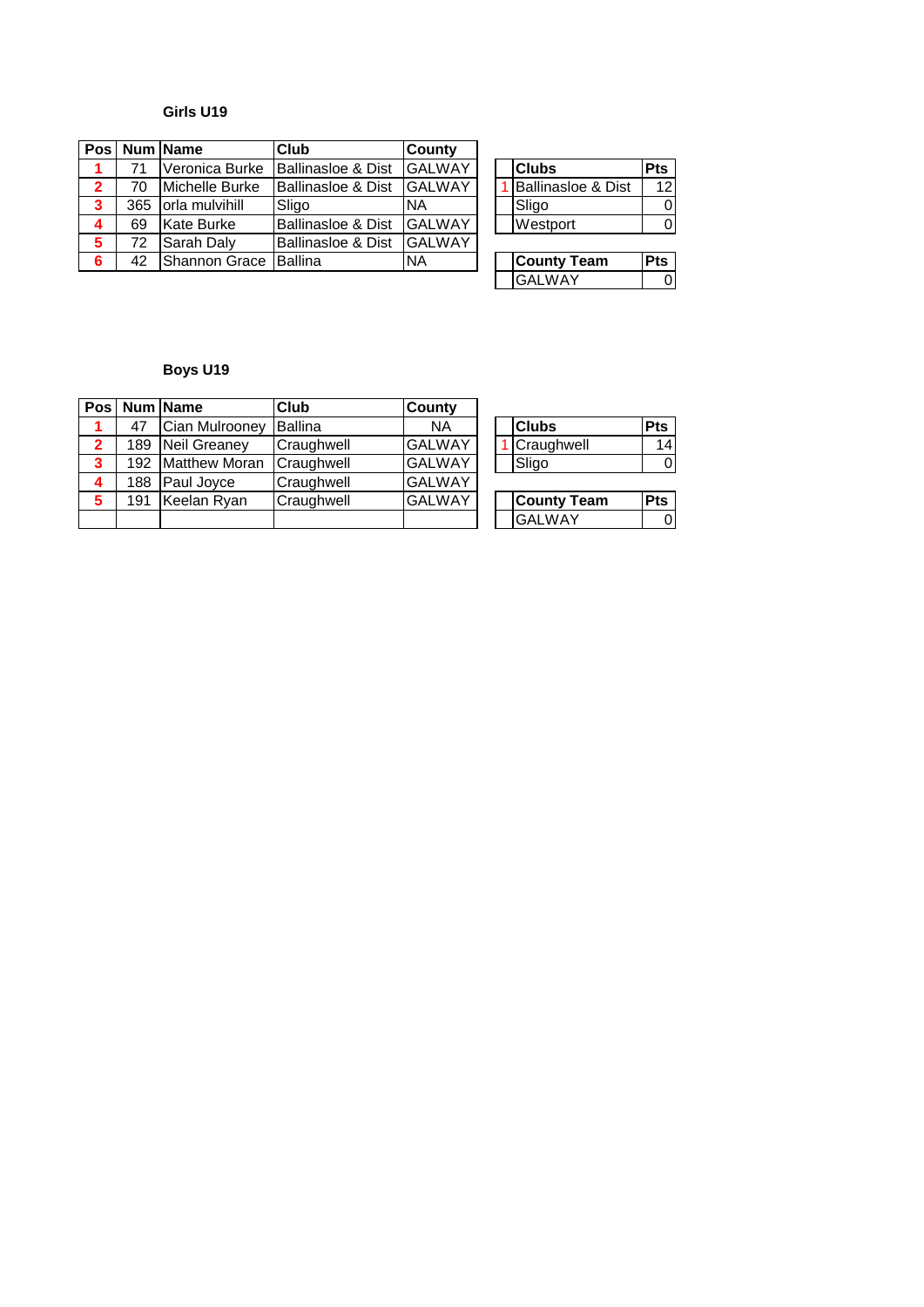### **Women's Senior League**

| <b>POS</b>              |                  | <b>Num NAME</b>       | <b>CLUB</b> | <b>CATEGORY</b> |
|-------------------------|------------------|-----------------------|-------------|-----------------|
| 1                       | 515              | Sara Doohan           | South Sligo | <b>Novice</b>   |
| $\overline{2}$          | 549              | Aisling Van Rensburg  | North Sligo | <b>Senior</b>   |
| 3                       | 550              | Sarah Healy           | North Sligo | <b>Senior</b>   |
| $\overline{\mathbf{4}}$ | 551              | Patricia McCosker     | North Sligo | <b>Senior</b>   |
| 5                       | 552              | Andrea Horgan         | North Sligo | <b>Senior</b>   |
| 6                       | 553              | Linda Lally           | North Sligo | <b>Senior</b>   |
| 7                       | 257              | Niamh Hennelly        | <b>GCH</b>  | <b>Novice</b>   |
| 8                       | 115              | Emer O' Connell       | Corrib A.C. | <b>Master</b>   |
| 9                       | 548              | Elizabeth McCabe      | North Sligo | <b>Senior</b>   |
| 10                      | $\overline{517}$ | Monica Henry          | South Sligo | <b>Novice</b>   |
| 11                      | 249              | Jane Walsh            | <b>GCH</b>  | <b>Master</b>   |
| 12                      | 555              | Anne Byrne            | North Sligo | <b>Senior</b>   |
| 13                      | 501              | Mary Roache           | Castlebar   | <b>Master</b>   |
| 14                      | 253              | Margaret Sheridan     | <b>GCH</b>  | <b>Master</b>   |
| 15                      | 451              | Regina Mullaney       | Swinford    | <b>Novice</b>   |
| $\overline{16}$         | 453              | Sandra Caulfield      | Swinford    | <b>Novice</b>   |
| 17                      | 442              | Amanda Hynes          | Swinford    | <b>Master</b>   |
| 18                      | 443              | Catherine Coyle       | Swinford    | <b>Master</b>   |
| 19                      | 250              | Majella Ní Chriocháin | <b>GCH</b>  | <b>Master</b>   |
| 20                      | 554              | <b>Kelly Kennedy</b>  | North Sligo | <b>Senior</b>   |
| $\overline{21}$         | 452              | Patricia McKeon       | Swinford    | <b>Novice</b>   |
| $\overline{22}$         | 251              | Bernie Kelly          | <b>GCH</b>  | <b>Master</b>   |
| 23                      | 438              | Aoife McCann          | Swinford    | <b>Senior</b>   |
| $\overline{24}$         | 446              | <b>Tina Phillips</b>  | Swinford    | <b>Master</b>   |
| 25                      | 445              | Jennifer McCann       | Swinford    | <b>Master</b>   |
| 26                      | 444              | Deirdre Ruddy         | Swinford    | <b>Master</b>   |
| 27                      | 252              | Angela McCluskey      | <b>GCH</b>  | <b>Master</b>   |